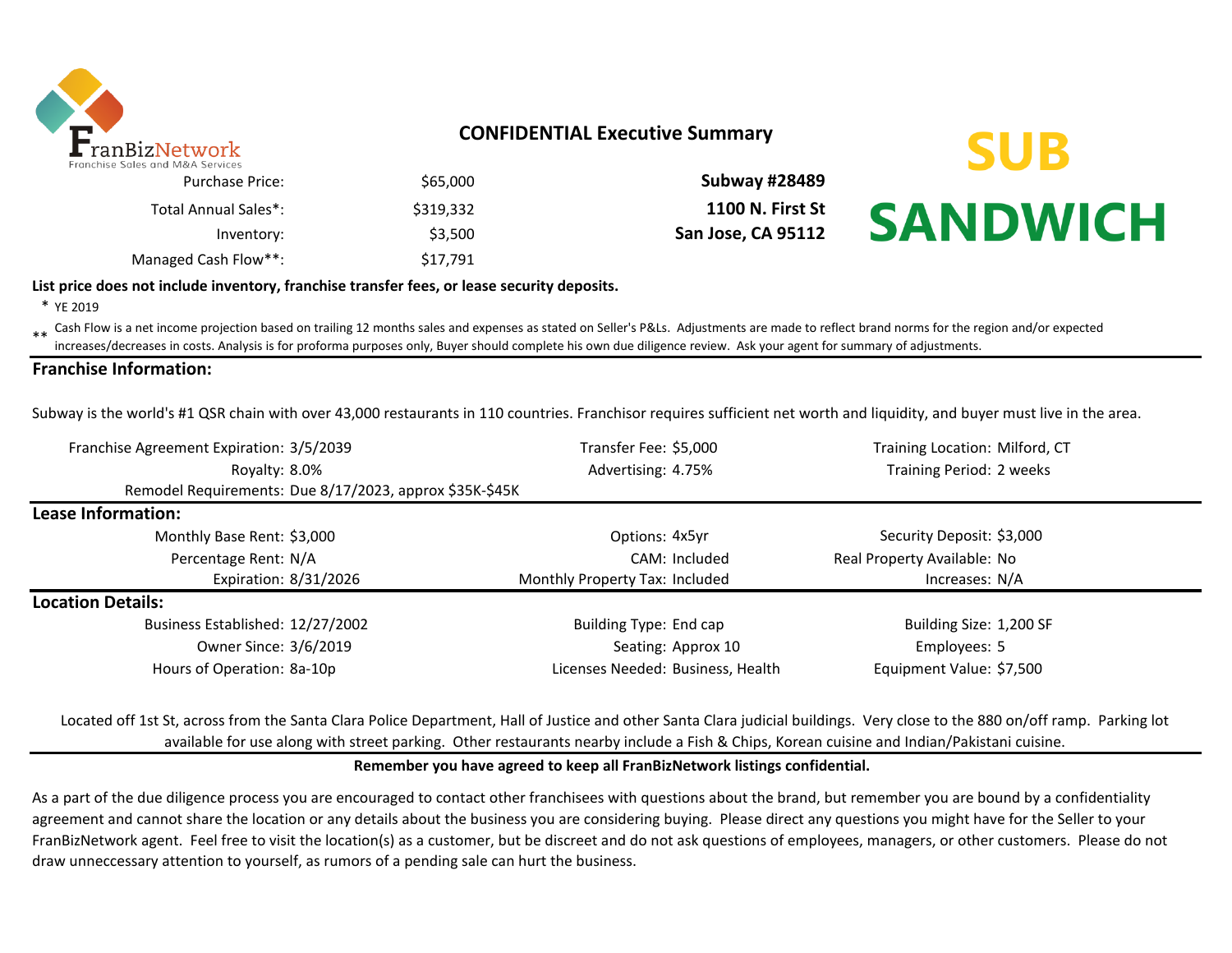

# **SUB SANDWICH**

#### **MONTHLY SALES**

| <b>Subway #28489</b> |            |             |            |            |            |            |             |            |            |            |             |             |              |
|----------------------|------------|-------------|------------|------------|------------|------------|-------------|------------|------------|------------|-------------|-------------|--------------|
|                      | <b>Jan</b> | Feb         | <b>Mar</b> | Apr        | <b>May</b> | June       | <b>July</b> | Aug        | <b>Sep</b> | Oct        | <b>Nov</b>  | <b>Dec</b>  | <b>TOTAL</b> |
| 2018                 | \$24,990   | \$25,676    | \$28,409   | \$28,663   | \$31,182   | \$30,321   | \$28,068    | \$28,276   | \$27,073   | \$27,723   | \$22,594    | \$25,788    | \$328,764    |
| 2019                 | \$26,678   | \$23,266    | \$26,381   | \$27,184   | \$29,224   | \$29,147   | \$28,516    | \$29,663   | \$27,369   | \$27,178   | \$25,054    | \$21,439    | \$321,098    |
| \$+/-                | \$1,687    | (52, 410)   | ( \$2,028) | (51, 479)  | (\$1,957)  | (51, 174)  | \$447       | \$1,386    | \$296      | (5545)     | \$2,460     | (54, 349)   | (57,665)     |
| $% +/-$              | 7%         | $-9%$       | $-7%$      | $-5%$      | $-6%$      | $-4%$      | 2%          | 5%         | 1%         | $-2%$      | 11%         | $-17%$      | $-2%$        |
|                      |            |             |            |            |            |            |             |            |            |            |             |             |              |
| 2019                 | \$26,678   | \$23,266    | \$26,381   | \$27,184   | \$29,224   | \$29,147   | \$28,516    | \$29,663   | \$27,369   | \$27,178   | \$25,054    | \$21,439    | \$321,098    |
| 2020                 | \$24,207   | \$23,024    | \$17,856   | \$6,021    | \$7,347    | \$8,349    | \$9,030     | \$9,393    | \$9,536    | \$11,674   | \$11,576    | \$9,836     | \$147,847    |
| \$+/-                | (52, 471)  | (5242)      | ( \$8,525) | (521, 163) | (521, 877) | (520, 799) | (\$19,486)  | (\$20,270) | (517, 833) | (\$15,504) | ( \$13,479) | ( \$11,603) | (5173, 251)  |
| $% +/-$              | $-9%$      | $-1%$       | $-32%$     | $-78%$     | $-75%$     | $-71%$     | $-68%$      | $-68%$     | -65%       | $-57%$     | $-54%$      | $-54%$      | $-54%$       |
|                      |            |             |            |            |            |            |             |            |            |            |             |             |              |
| 2020                 | \$24,207   | \$23,024    | \$17,856   | \$6,021    | \$7,347    | \$8,349    | \$9,030     | \$9,393    | \$9,536    | \$11,674   | \$11,576    | \$9,836     | \$147,847    |
| 2021                 | \$13,312   | \$11,268    | \$0        | \$0        | \$0        | \$0        | \$0         | \$0        | \$0        | \$0        | \$0         | \$0         | \$24,580     |
| $$+/-$               | (510, 894) | ( \$11,756) |            |            |            |            |             |            |            |            |             |             | ( \$22,650)  |
| $% +/-$              | $-45%$     | $-51%$      |            |            |            |            |             |            |            |            |             |             | $-48%$       |